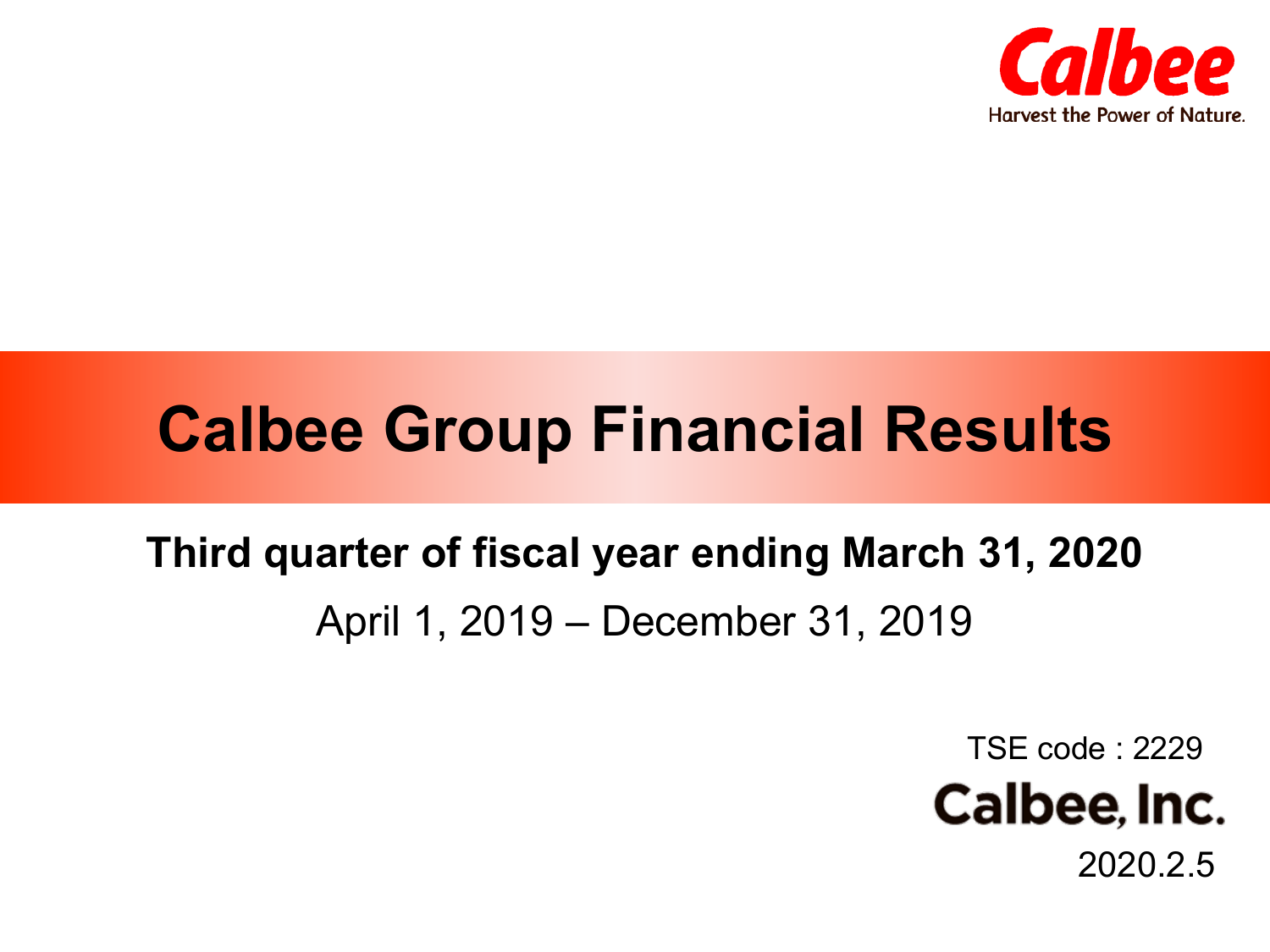

# **Table of contents**

## **1.FY2020/3 Review of third quarter results**

## **2.Revised FY2020/3 Full year forecasts**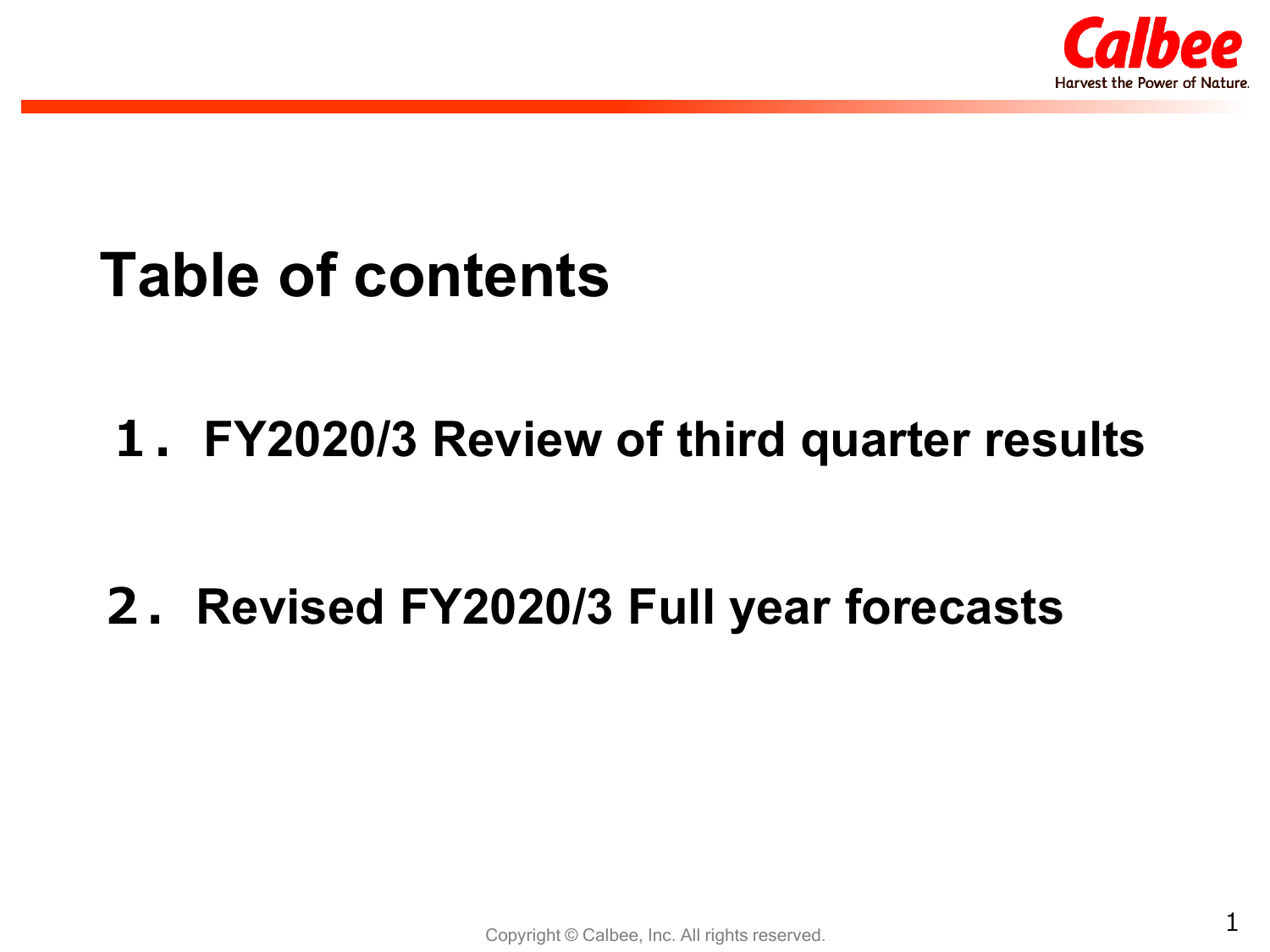

## **1.FY2020/3 Review of third quarter results**

## **2.Revised FY2020/3 Full year forecasts**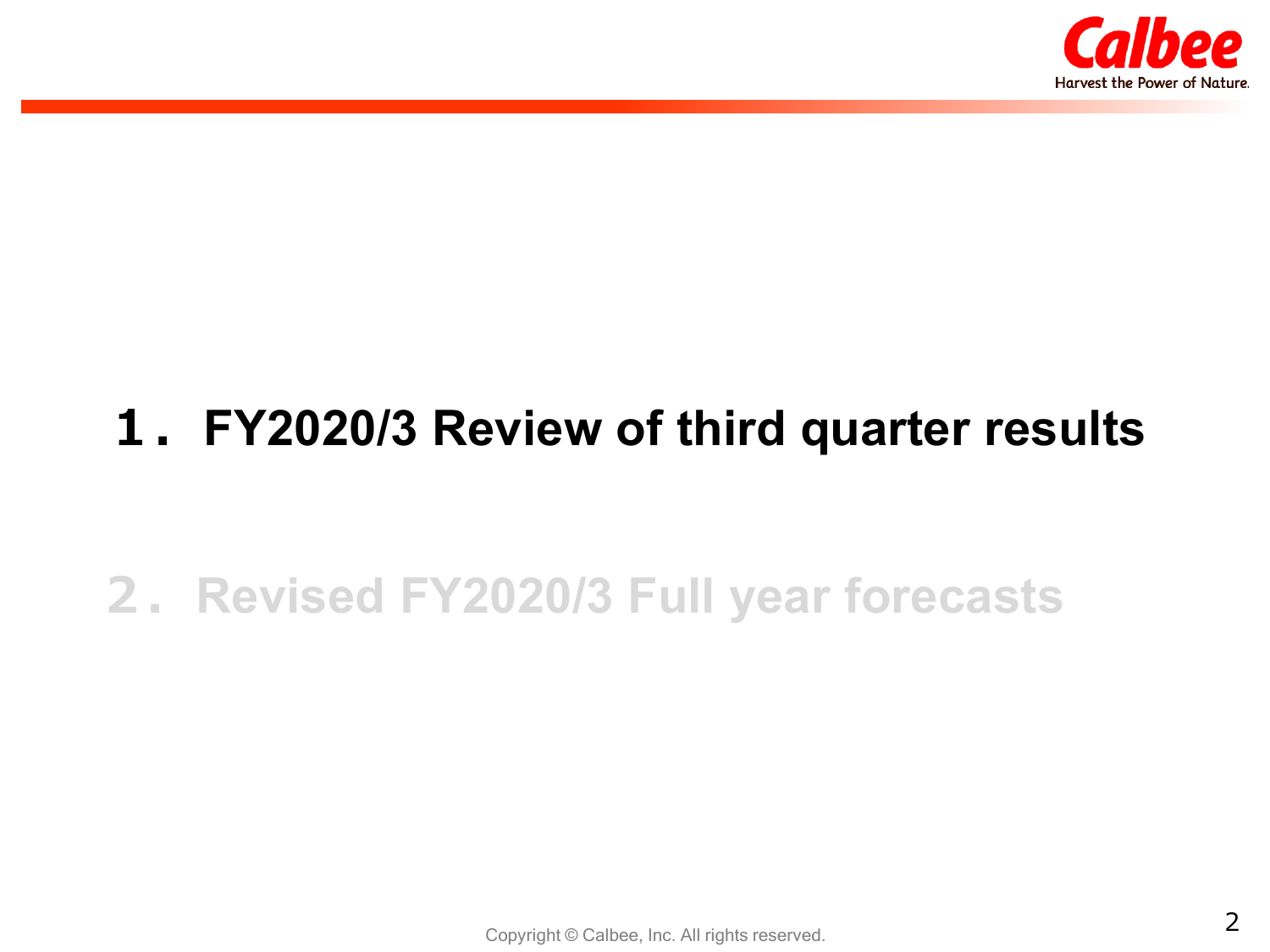

### **Summary vs. last fiscal year (3 months)**

■ Sales: (Domestic) Sales rose on continued strength in snacks overall (Overseas) Existing business in North America was sluggish despite effect of the acquisition of Warnock

■ Operating profit: Flat YoY despite higher sales on increased costs for labor, etc.

■ Ordinary profit: Positive impact from foreign exchange

(-¥0.5bn for Q3 of last fiscal year, +¥0.3bn for Q3 of this fiscal year)

|                                                                          | FY2020/3 Q3<br>$(3$ months) |                         | <b>Change</b><br>(YoY) | FY2020/3 Q3<br>(9 months) |                               | <b>Change</b><br>(YoY) |
|--------------------------------------------------------------------------|-----------------------------|-------------------------|------------------------|---------------------------|-------------------------------|------------------------|
|                                                                          | (Million yen)               | Ratio to net<br>sales%) | (%)                    | (Million yen)             | Ratio to net<br>sales $(\% )$ | (%)                    |
| <b>Net sales</b>                                                         | 66,858                      | 100.0                   | $+1.4$                 | 192,104                   | 100.0                         | $+2.7$                 |
| Domestic sales<br>(Change excl. impact of<br>sale of bakery subsidiary*) | 55,590                      | 83.1                    | $+1.6$                 | 158,712                   | 82.6                          | $+0.9$<br>$(+1.4)$     |
| <b>Overseas sales</b>                                                    | 11,267                      | 16.9                    | $+0.1$                 | 33,392                    | 17.4                          | $+12.3$                |
| <b>Operating profit</b>                                                  | 8,620                       | 12.9                    | $-0.9$                 | 21,879                    | 11.4                          | $+7.0$                 |
| <b>Ordinary profit</b>                                                   | 8,943                       | 13.4                    | $+8.0$                 | 21,762                    | 11.3                          | $+4.4$                 |
| Net profit                                                               | 5,860                       | 8.8                     | $+8.7$                 | 14,680                    | 7.6                           | $-2.3$                 |

\*In September 2018, all shares of CalNeCo, Inc. (production/sale of promotional tools) were transferred, and ¥2.4bn in extraordinary income recorded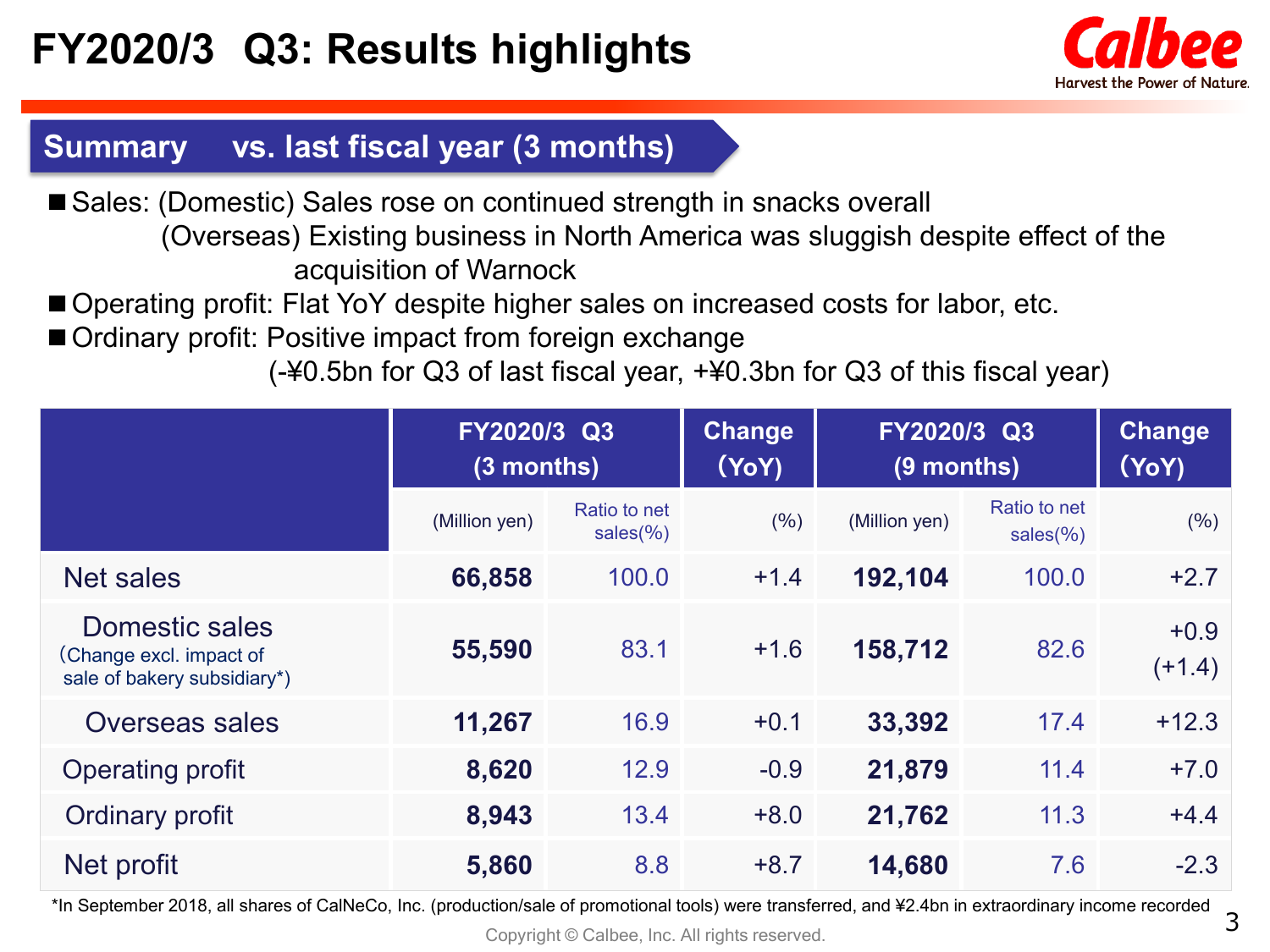

### **Summary vs. plan at start of year**

Sales: Sales did not achieve targets due to sluggish overseas business Operating profit: Exceeded plan as domestic costs (mainly raw materials for cereals) improved

|                         |                                    | <b>FY'20/3</b><br><b>Target</b><br><b>Full year</b><br>(Plan at start of year) | FY'20/3 Q3<br><b>Target</b><br>(9 months) | FY'20/3 Q3<br><b>Results</b><br>$(9$ months) | <b>Progress</b> |
|-------------------------|------------------------------------|--------------------------------------------------------------------------------|-------------------------------------------|----------------------------------------------|-----------------|
|                         | Net sales growth ratio             | $+3.8%$                                                                        | $+3.5%$                                   | $+2.7%$                                      |                 |
|                         | Overseas net<br>sales growth ratio | $+18.9%$                                                                       | $+22.7%$                                  | $+12.3%$                                     |                 |
|                         | Cost of sales ratio                | 55.5%                                                                          | 55.5%                                     | 54.9%                                        |                 |
| Selling costs ratio     |                                    | 15.7%                                                                          | 15.7%                                     | 15.6%                                        |                 |
| <b>Operating margin</b> |                                    | 10.5%                                                                          | 10.6%                                     | 11.4%                                        |                 |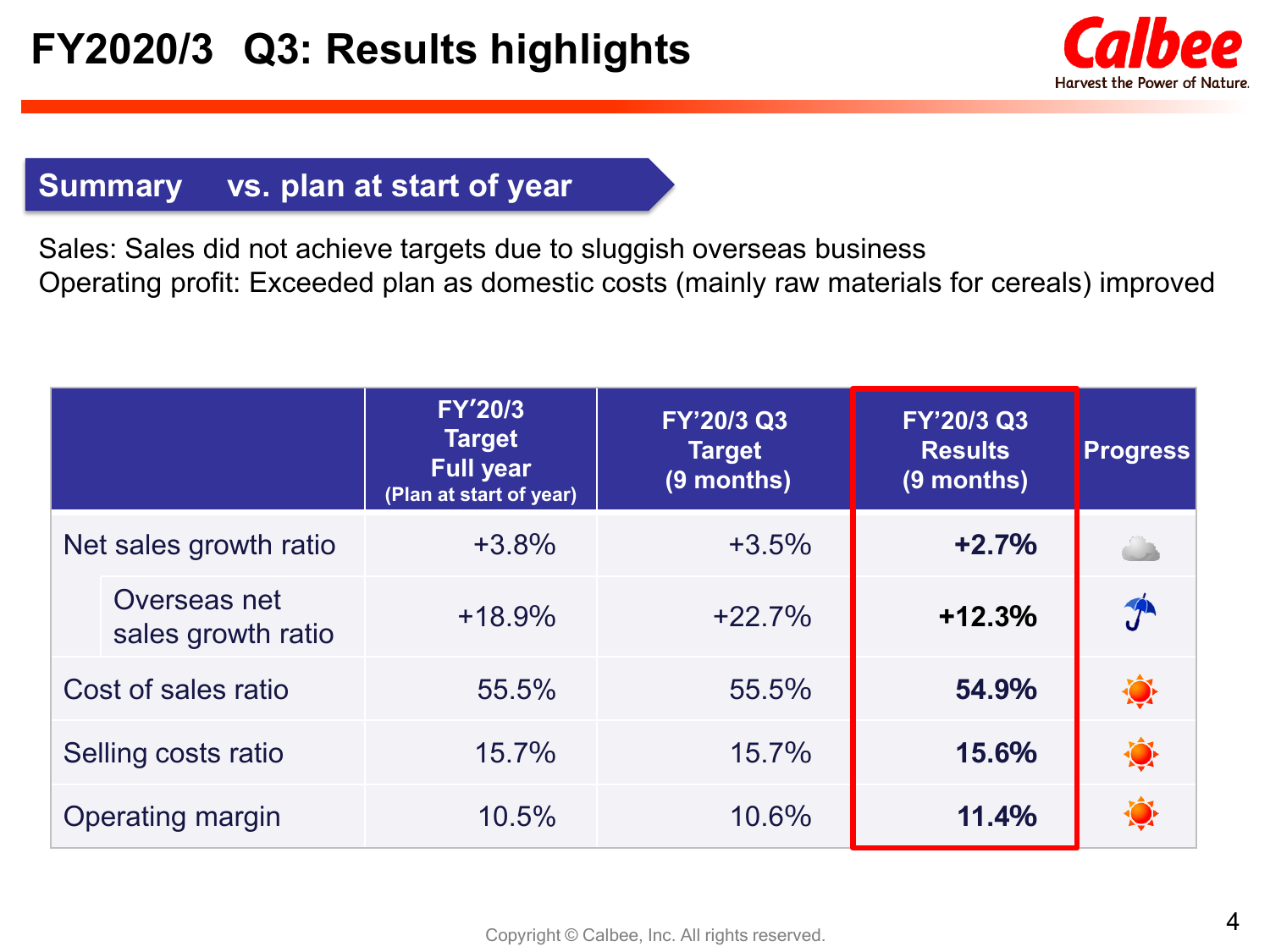

### **■Q3 (3 months)**

Sales: Sales increased due to strong in snacks

Operating profit: Higher distribution and packaging costs were offset by price hikes Labor costs rose (differences due to reversal of provision for bonuses in the previous period)

|                                                                                           | FY2020/3 Q3               |                       | FY2020/3 Q3          |                        |  |
|-------------------------------------------------------------------------------------------|---------------------------|-----------------------|----------------------|------------------------|--|
|                                                                                           | Change in %<br>(3 months) |                       | (9 months)           | <b>Change in %</b>     |  |
| <b>Domestic net sales</b><br>(Change excl. impact of sale of<br>consolidated subsidiary*) | 55,590                    | $+1.6%$               | 158,712              | $+0.9%$<br>$(+1.4\%)$  |  |
| <b>Snacks</b>                                                                             | 48,369                    | $+1.7%$               | 137,598              | $+1.4%$                |  |
| <b>Potato Chips</b>                                                                       | 23,290                    | $+0.8%$               | 63,666               | $+1.0%$                |  |
| Jagarico                                                                                  | 9,507                     | $+2.3%$               | 28,112               | $+0.2%$                |  |
| Other snacks than that above                                                              | 15,571                    | $+2.6%$               | 45,820               | $+2.6%$                |  |
| <b>Cereals</b><br>(of which overseas consumption)                                         | 6,015<br>(677)            | $+1.7%$               | 18,614<br>(1,401)    | $+1.6%$                |  |
| <b>Domestic operating profit</b><br>(Operating margin)                                    | 8,523<br>$(15.3\%)$       | $-3.9\%$<br>(−0.9pts) | 21,120<br>$(13.3\%)$ | $+2.3%$<br>$(+0.2pts)$ |  |

\*All shares of CalNeCo (production/sale of promotional tools) were transferred in September 2018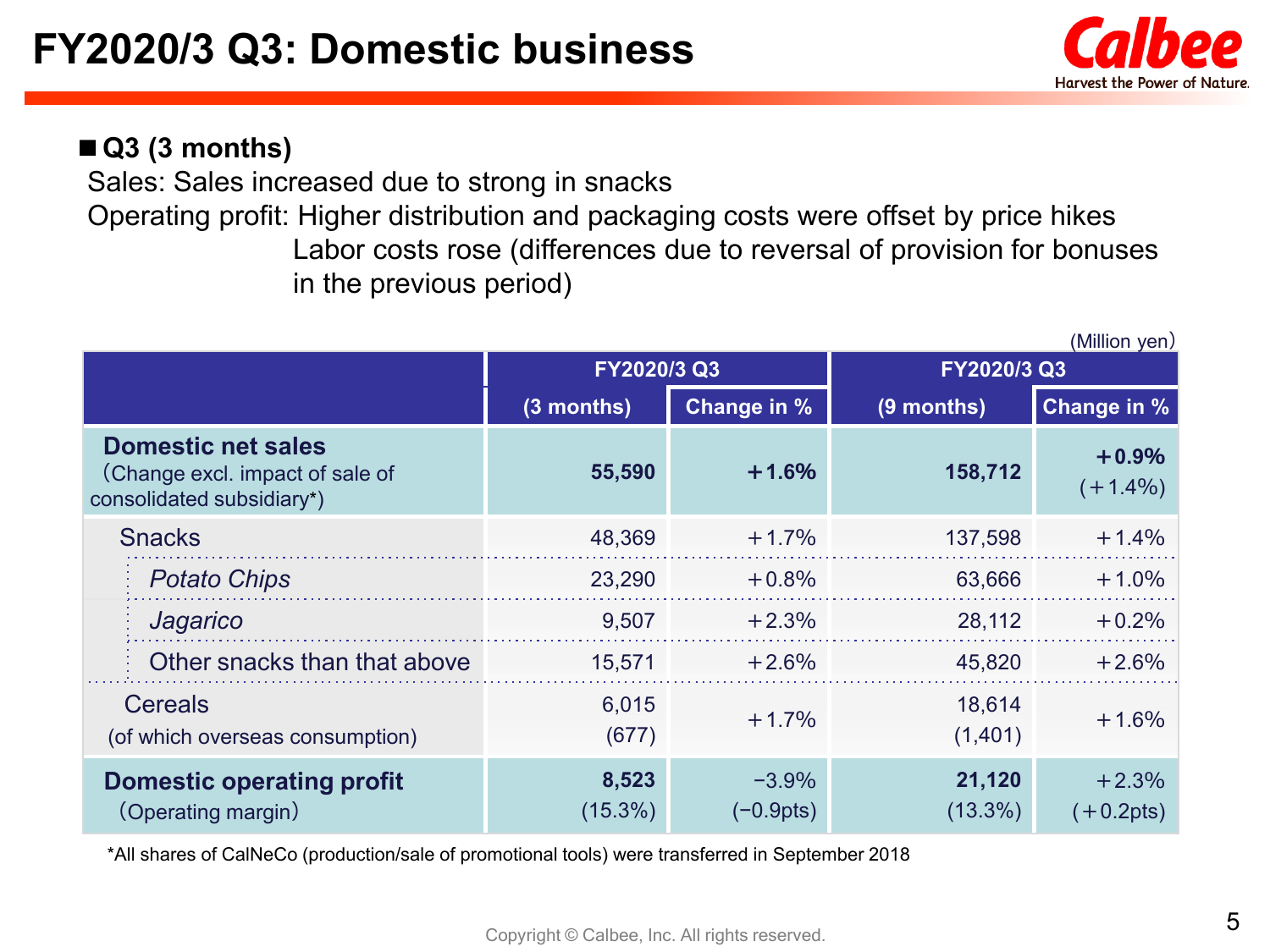## **FY2020/3 Q3: Domestic business**



### **Snacks**



- *Potato Chips sales rose for products not subject to* price hikes (*Potato Chips Giza Giza*, *Professional baseball Chips,* etc.)
- ・ Strong sales for *Jagarico*

### **■Price hikes and cost impact**

- Sales volume decreased -5.0% YoY (9 months) for products subjected to price hikes (*Potato Chips Usushio*, *Kata-Age Potato*, etc.)
- Increased in sales of products not subject to price hikes contributed to profit

### **Cereals**

### **■Q3 (3 months)**

- Overall sales were flat (+0.3% YoY)
- ・ Continued strong sales of *Frugra Less Carbohydrates* (+26% YoY)
- Continual launches of new brands (+0.4bn YoY Q3 3months, +1.1bn YoY Q3 9months)



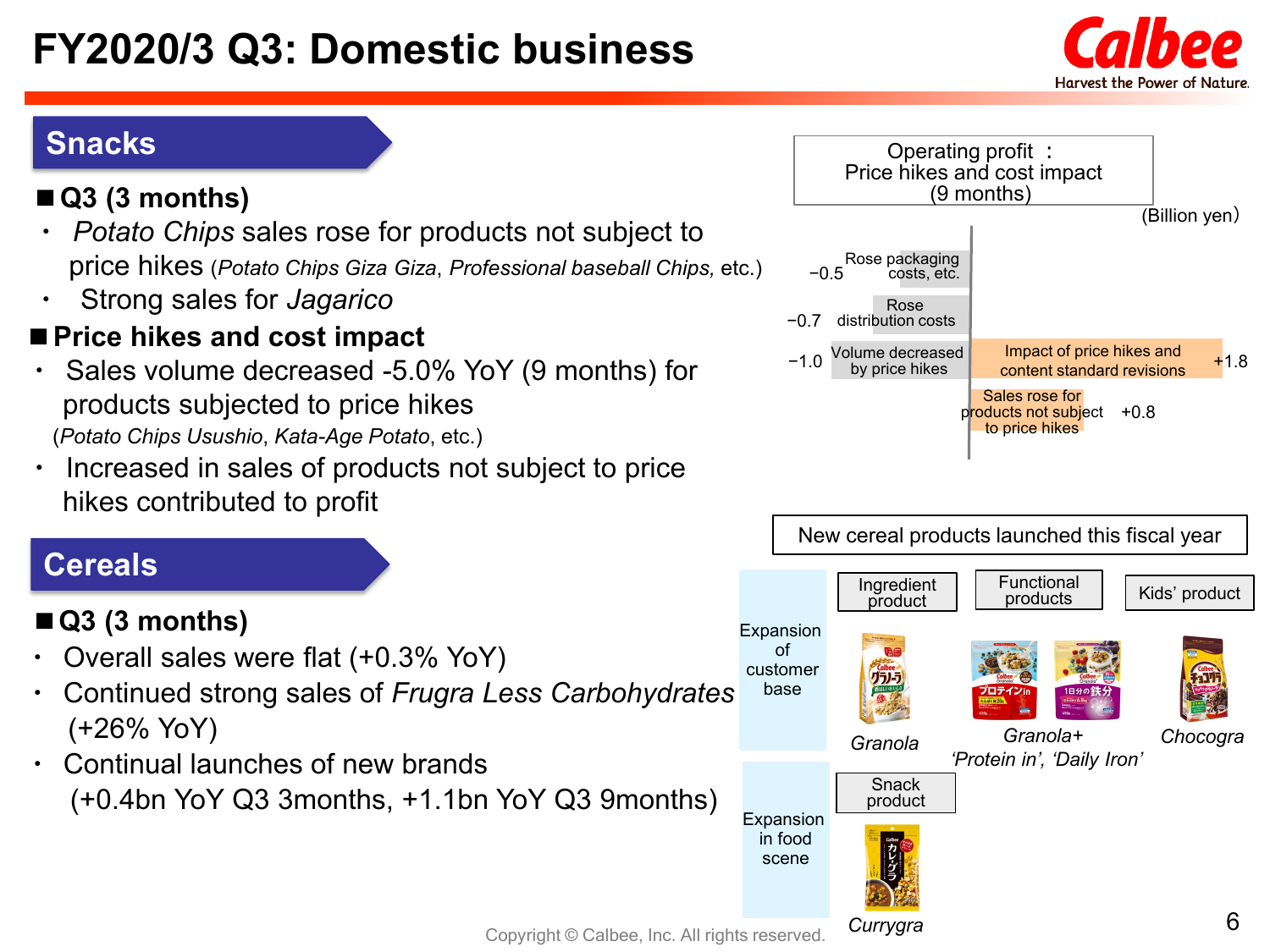

■ Growth slowed in the four key regions in Q3 (3 months), North America sales decreased in existing businesses excluding Warnock (-23% YoY) (Million yen) **<Business results by region> FY2020/3 Q3 FY2020/3 Q3 (3 months) YoY (9 months) YoY Change ex. forex in % Overseas net sales 11,267 +0.1% 33,392 +12.3% +15.4%** North America 2,226 +3.8% 7,110 -2.9% -1.5% Greater China 3,540 -1.1% 9,671 +10.5% +13.6% United Kingdom **1,570** -6.9% 4,501 +79.1% +88.8% Indonesia 957 -5.5% 3,393 +18.3% +18.3% Other regions 2,974 +5.1% 8,715 +5.4% +8.9% **Overseas operating profit** (Operating margin) **97** (0.9%) **+269**  $(+2.4pts)$ **758** (2.3%) **+971**  $(+3.0pts)$ **ー** North America -416 -416 -293 −412 -469 - −469 − Greater China 324 +86 734 +397 ー United Kingdom -32 +100 5 +390 Indonesia -119 +172 −399 +199 − Other regions 2008 - 203 541 + 203 831 + 453 + 453 + 203 + 453 + 203 + 203 + 203 + 453 + 203 + 203 + 203 + 203

|                                                                                                     | FY2020/3 Q3    |         | FY2020/3 Q3      |           |  |
|-----------------------------------------------------------------------------------------------------|----------------|---------|------------------|-----------|--|
| $\leq$ Net sales by product $\geq$                                                                  | (3 months)     | YoY     | (9 months)       | YoY       |  |
| <b>Snacks</b>                                                                                       | 9,450          | $+0.2%$ | 28,309           | $+10.0\%$ |  |
| Cereals overseas real consumption<br>(of which, overseas consumption<br>included in domestic sales) | 2,493<br>(677) | $+3.5%$ | 6,484<br>(1,401) | $+25.7%$  |  |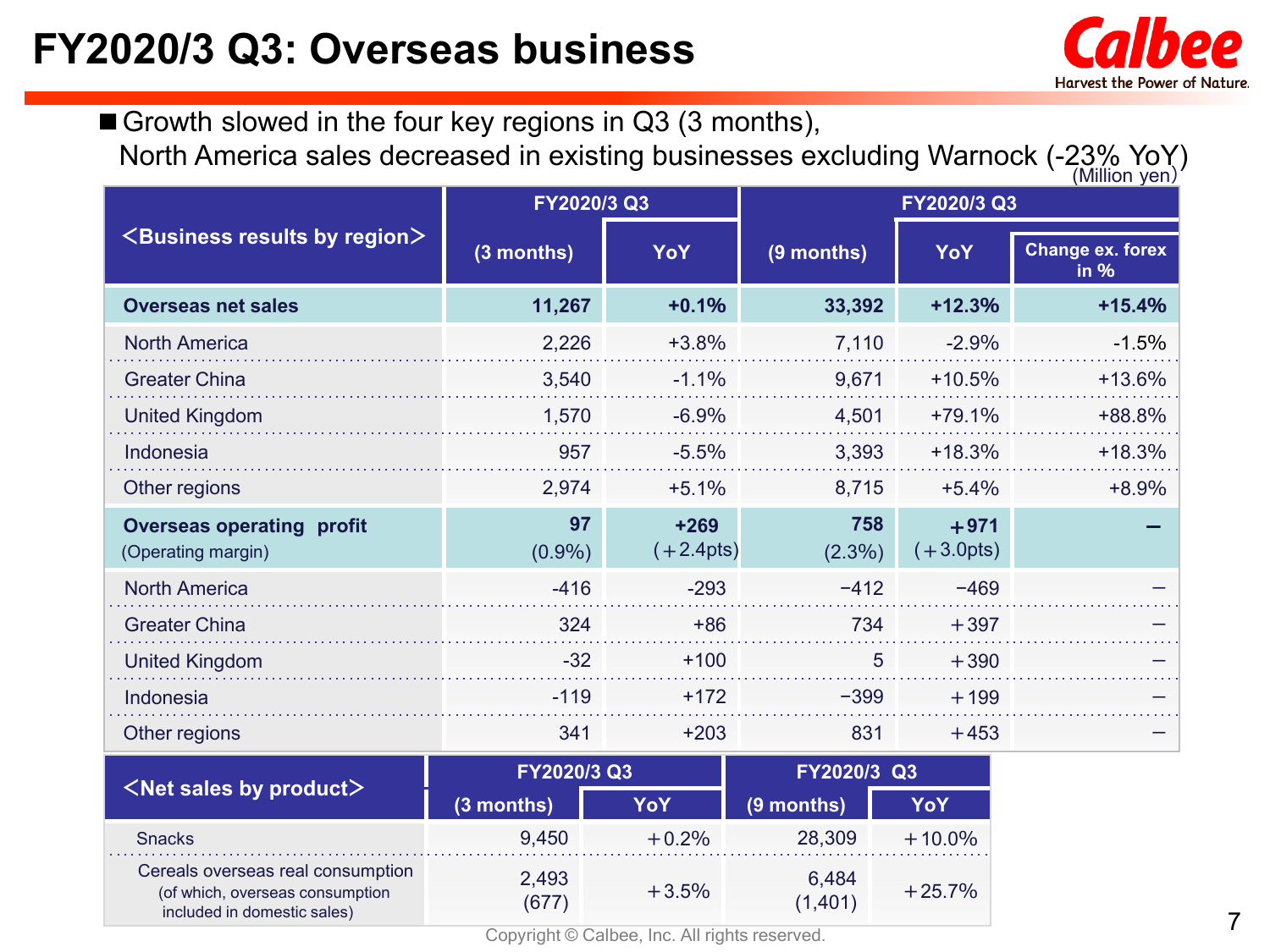## **FY2020/3 Q3: Overseas business**

## **North America**

**Q3 (3 months)**

### **■Sales**

- ・ Weak demand for *Harvest Snaps* among major customers (YoY-24%)
- ・ Sales of *Frugra* and snacks for ethnic foods sections grew (YoY+21%)
- ・ Added Warnock to scope of consolidation (from November)

## ■**Operating profit**

Decreased due to worsened utilization ratio in *Harvest Snaps*,

and expenses associated with the acquisition of Warnock (approx. ¥160mn)

## **Greater China**

### **Q3 (3 months)**

- ・ Intensifying competition in the e-commerce cereal market due to the new entries into the market by local firms and enhanced sales promotions by major competitors
- ・ Sales growth slowdown despite of expanded product lineup

#### *Frugra* net sales by channels (Million yen) 2,000

| <u>.</u>        |              | FY2020/3 |         | FY2020/3     |          |          |  |
|-----------------|--------------|----------|---------|--------------|----------|----------|--|
|                 | $(3$ months) | YoY      |         | $(9$ months) |          | YoY      |  |
| EC              | 1,794        | $+40$    | $+2.3%$ | 4,973        | $+1,201$ | $+31.8%$ |  |
| Retail stores * | 677          | $+23$    | $+3.5%$ | 1,401        | $+17$    | $+1.2%$  |  |



#### $\blacksquare$ Warnock Snacks etc. for ethnic food section  $(9/0)$ (Million USD) Whole cuts 30 **Harvest Snaps** 30 - Operating margin 20 20 10  $\Omega$ 10  $(10)$  $(20)$  $\Omega$  $(30)$  $O<sub>1</sub>$  $O<sub>2</sub>$  $O<sub>3</sub>$  $Q<sub>4</sub>$  $O<sub>1</sub>$  $O<sub>2</sub>$  $O<sub>3</sub>$ FY2019/3  $\perp$   $\perp$  FY2020/3  $\perp$ \*excl. amortization of goodwill

North America net sales and operating margin

### Net sales (Snacks) 4,000  $\Omega$ FY2019/3 FY2020/3 Q3 (3 months) Q3 (3 months) \*Retail store sales are recorded under domestic sales 8

**Greater China results** 

**Divided** (Frugra: Retail stores)\* Net sales (Frugra : E-commerce)

Operating profit





(Million ven)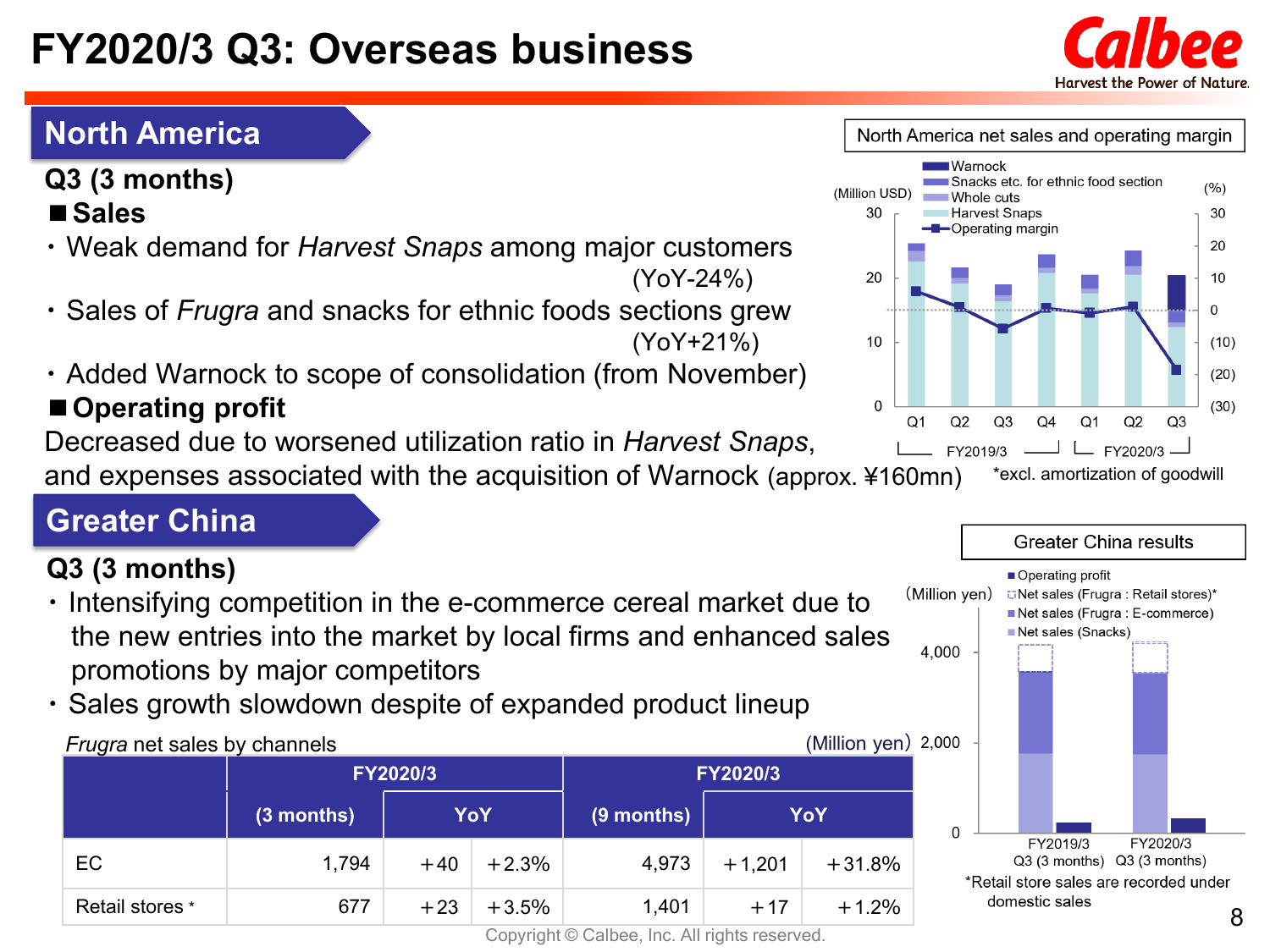## **FY2020/3 Q3: Overseas business**





### **Q3 (3 months)**

- ・ Strong sales for Seabrook
- ・ Stagnation in bean-based snack *Yushoi*, Calbee UK (CUK)
- ・ Costs improved on the effects of reduced indirect costs through the integration of CUK and Seabrook

### **Indonesia**

- **Q3 (3 months)**
	- ・ COGS ratio improved following the end of last fiscal year's increased volume campaigns
	- ・ Controled sales promotion expenses

## **Other regions**

### **Q3 (3 months)**

■ Australia

Expanded *Harvest Snaps* products lineup and sales stores Sales +84% YoY, profit of +¥0.1bn YoY

■Thailand

Strong sales of snacks for Thailand domestic and, gross profit rose due to increased exports to Calbee Australia

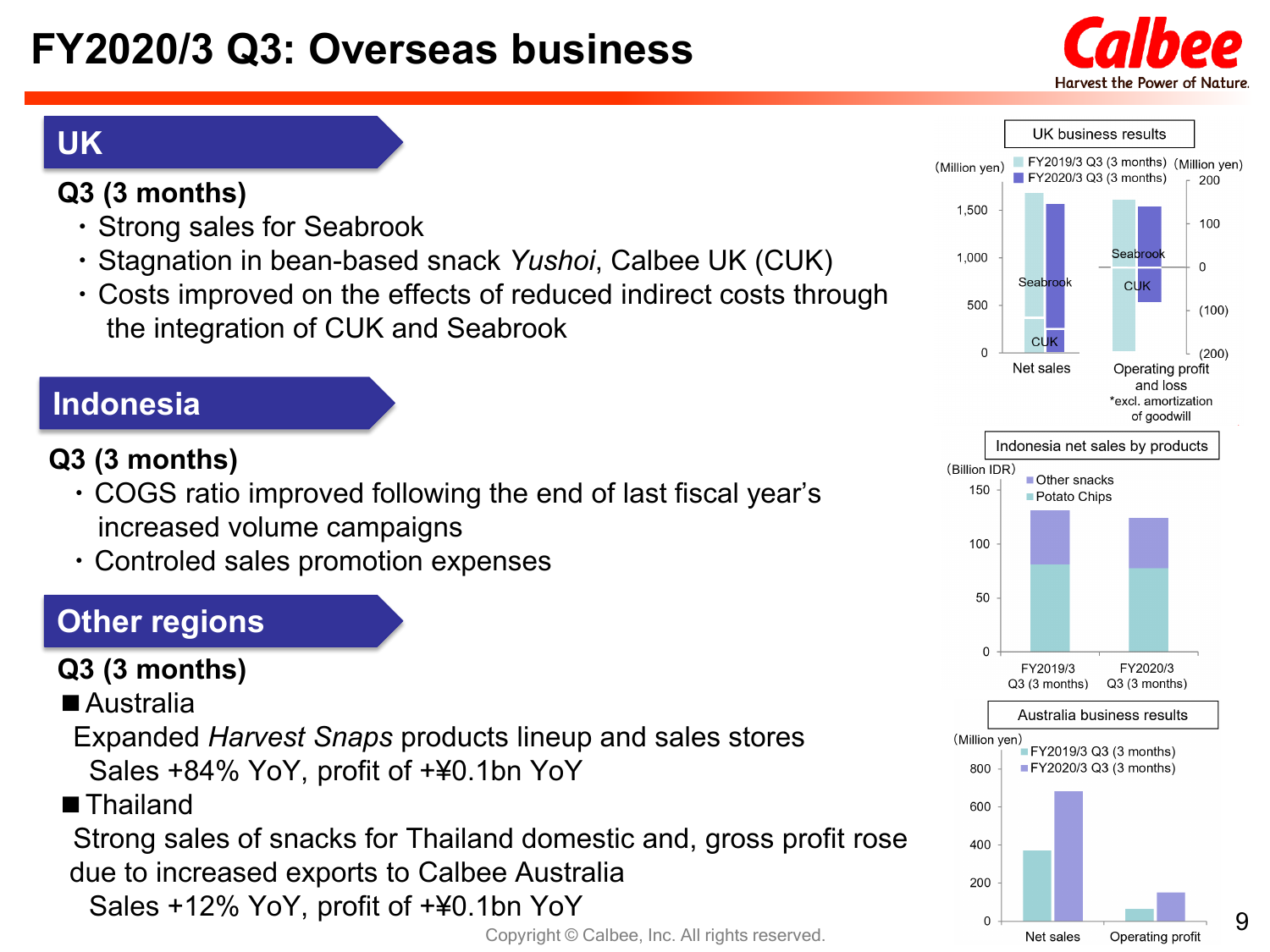## **FY2020/3 Q3 (3 months) : Factors decreasing operating profit**





Sales: Effect of increases in domestic snacks and Australia

Raw material costs: Higher packaging costs (-¥0.2bn), improved *Frugra* raw material costs (+¥0.1bn)

Costs: Improved cost ratio through domestic snack price hike

Selling costs: Controlled sales promotional expenses in Indonesia

Labor costs: Rose on last year's ¥0.3bn reversal provision for bonuses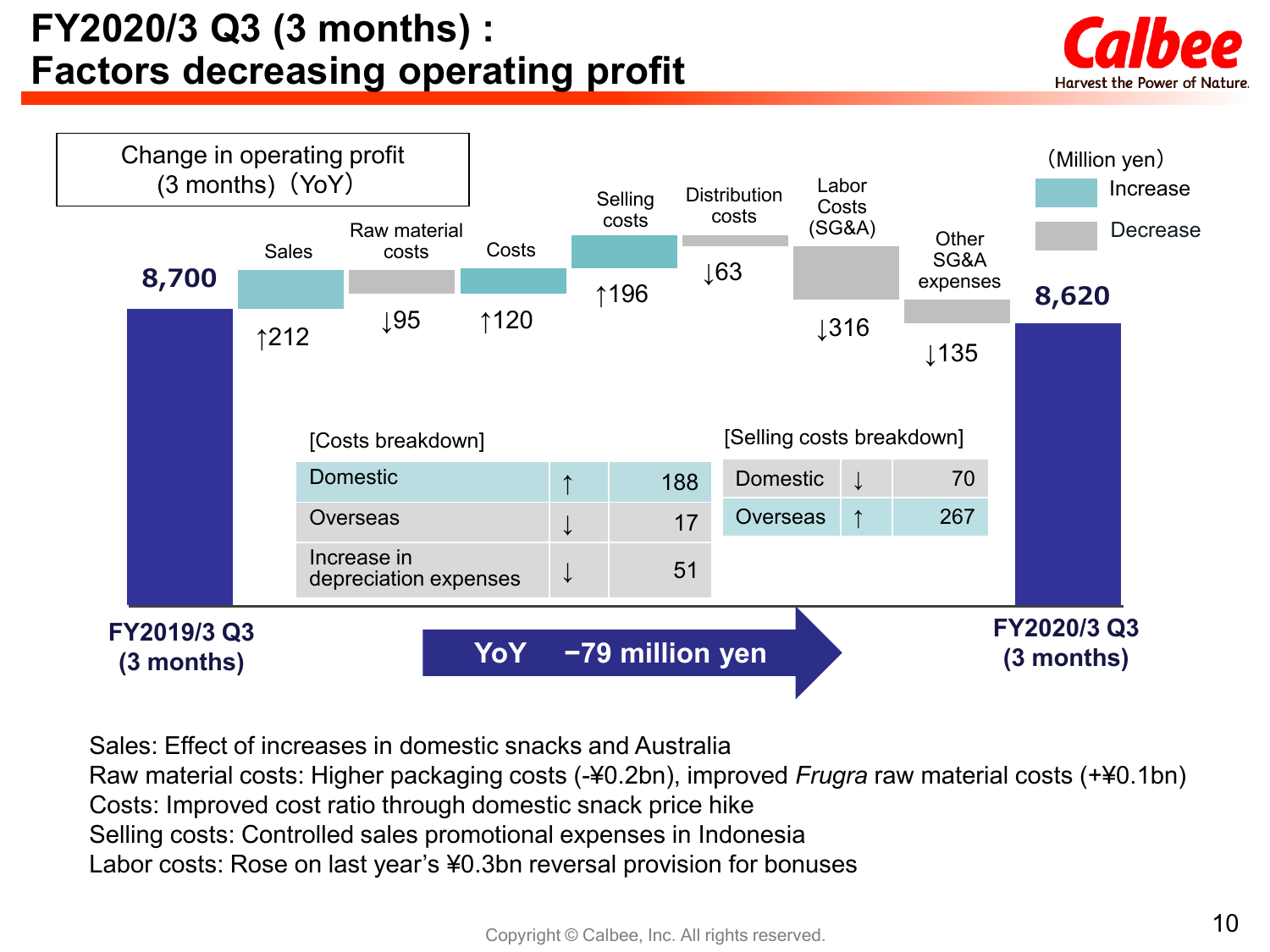## **FY2020/3 Q3 (9 months) : Factors increasing operating profit**



The costs rose of the costs rose of the costs rose of the costs rose of the costs rose of the costs in the costs of the costs of the costs of the costs of the costs of the costs of the costs of the costs of the costs of th (Overseas) Invested in promotional expenses for North America, greater China e-commerce Distribution costs: Domestic distribution costs rose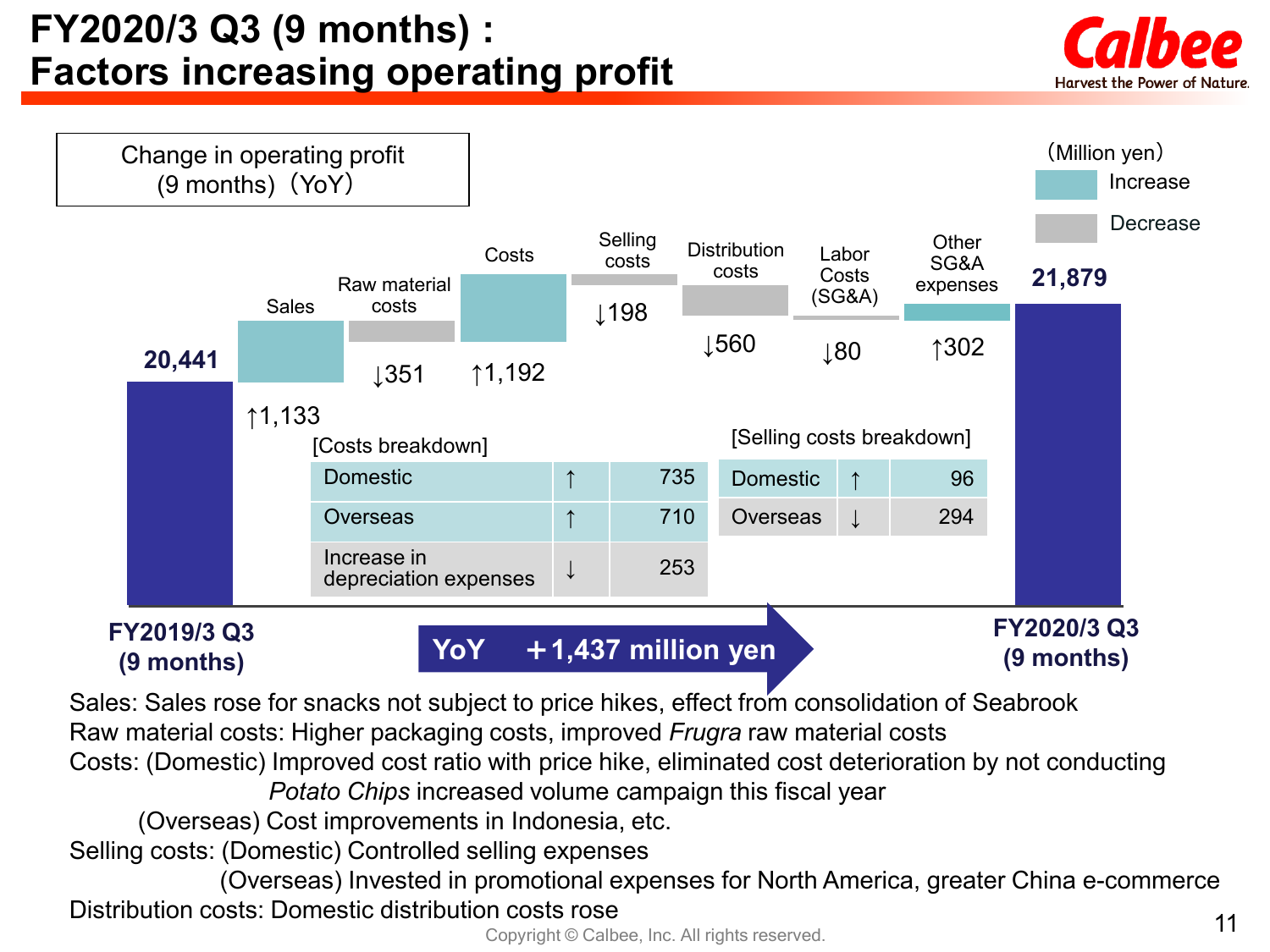

## **1.FY2020/3 Review of third quarter results**

## **2.Revised FY2020/3 Full year forecasts**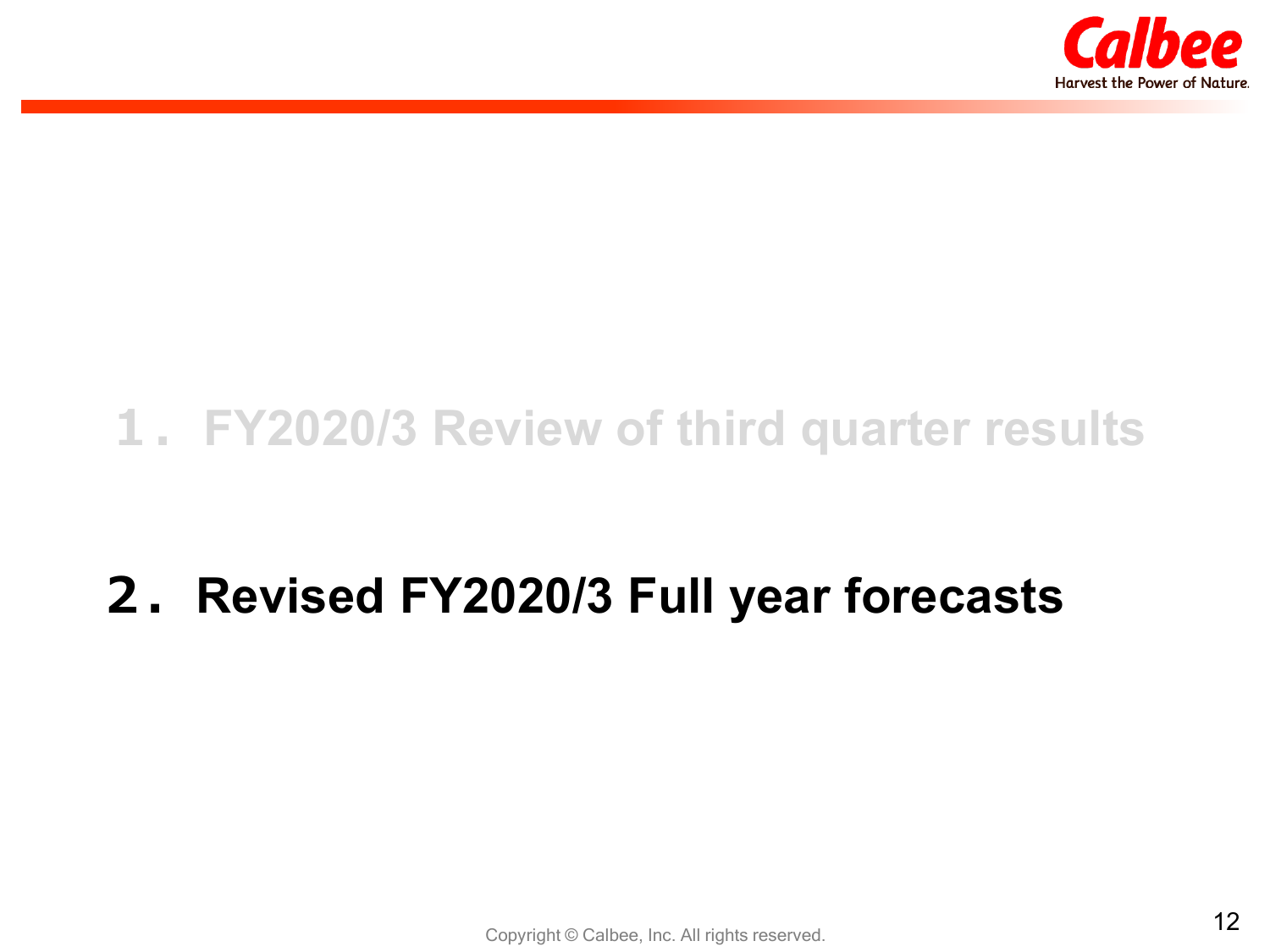

■ Sales downward revision of 3.0 billion yen, operating profit upward revision of 500 million yen

|                         | (Initial Plan at start of year) | FY2020/3                   |         | <b>FY2020/3</b><br>(Revised Plan) |                            |              |  |
|-------------------------|---------------------------------|----------------------------|---------|-----------------------------------|----------------------------|--------------|--|
|                         | (Million yen)                   | Percent of<br>total $(% )$ | YoY (%) | (Million yen)                     | Percent of<br>$total(\% )$ | YoY<br>(9/6) |  |
| Net sales               | 258,000                         | 100.0                      | $+3.8$  | 255,000                           | 100.0                      | $+2.6$       |  |
| Domestic net sales      | 209,899                         | 81.4                       | $+0.8$  | 210,000                           | 82.4                       | $+0.9$       |  |
| Overseas net sales      | 48,100                          | 18.6                       | $+18.9$ | 45,000                            | 17.6                       | $+11.2$      |  |
| <b>Operating profit</b> | 27,000                          | 10.5                       | $+0.1$  | 27,500                            | 10.8                       | $+2.0$       |  |
| <b>Ordinary profit</b>  | 26,500                          | 10.3                       | $-3.4$  | 27,200                            | 10.7                       | $-0.8$       |  |
| <b>Net profit</b>       | 17,500                          | 6.8                        | $-9.9$  | 17,500                            | 6.9                        | $-9.9$       |  |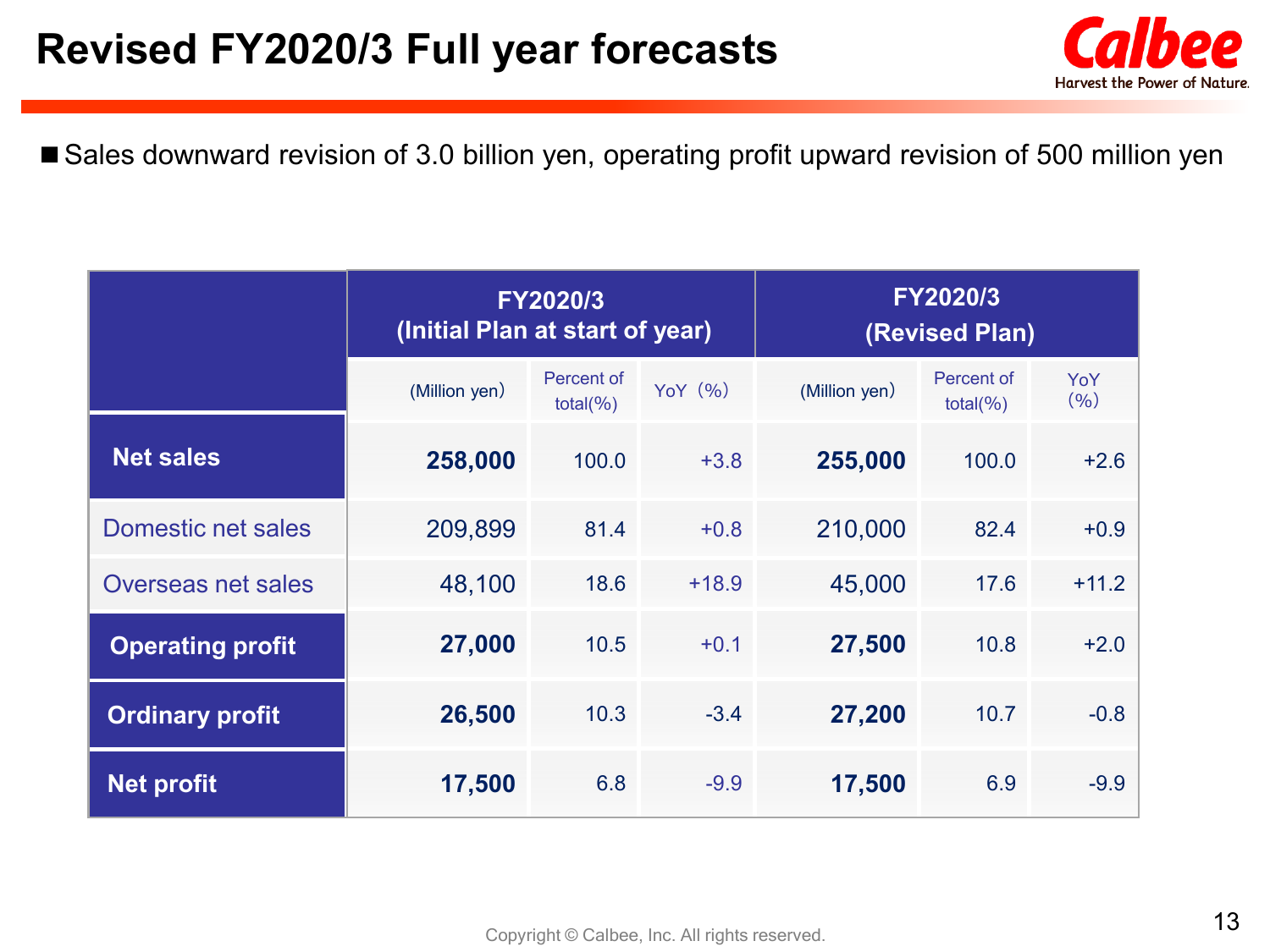## **Revised FY2020/3 Full year forecasts**





■ Overseas: Mainly sluggish North American existing business excluding Warnock



Copyright © Calbee, Inc. All rights reserved.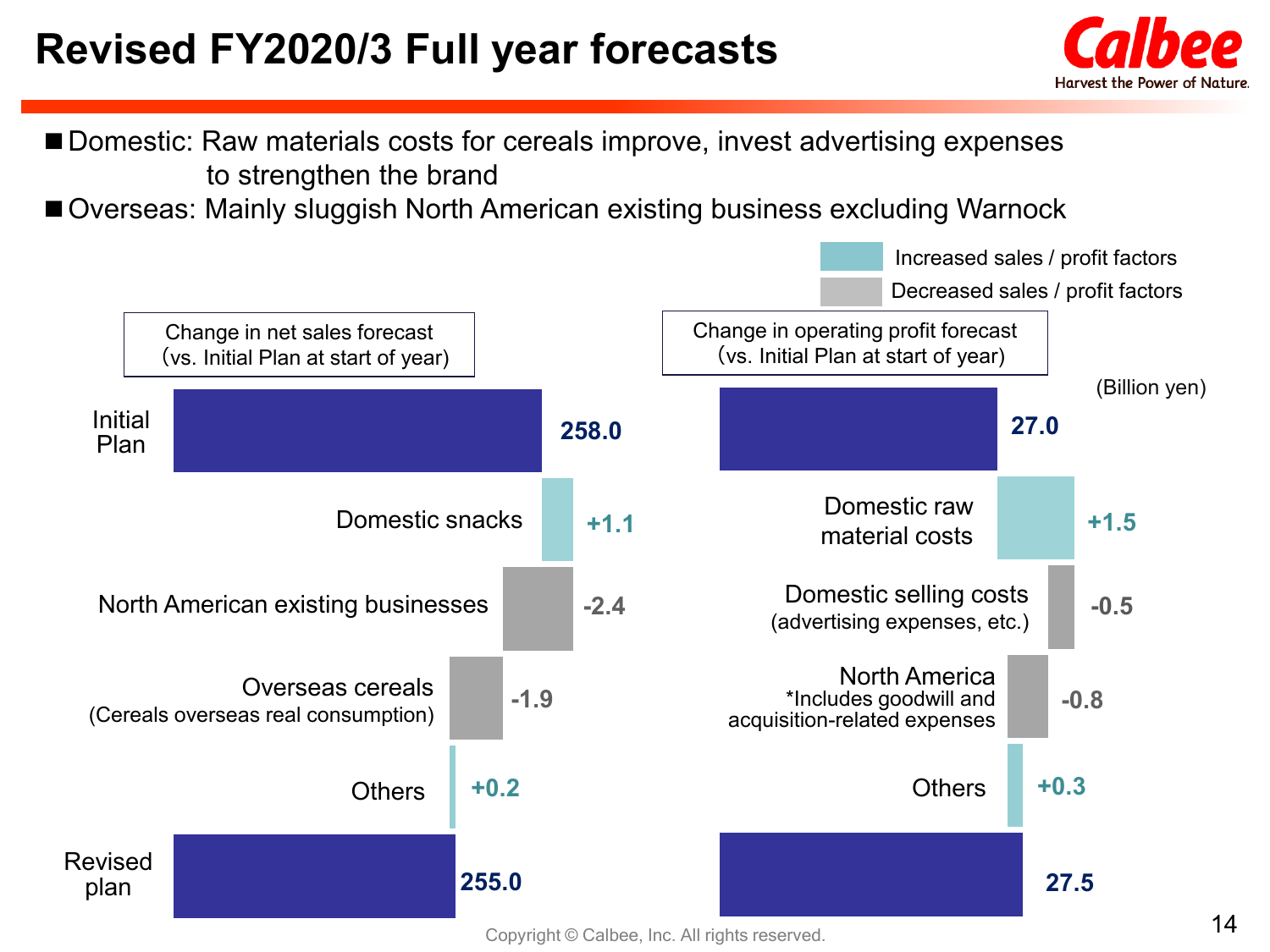## **Revised FY2020/3 full year forecasts : Factors increasing operating profit**



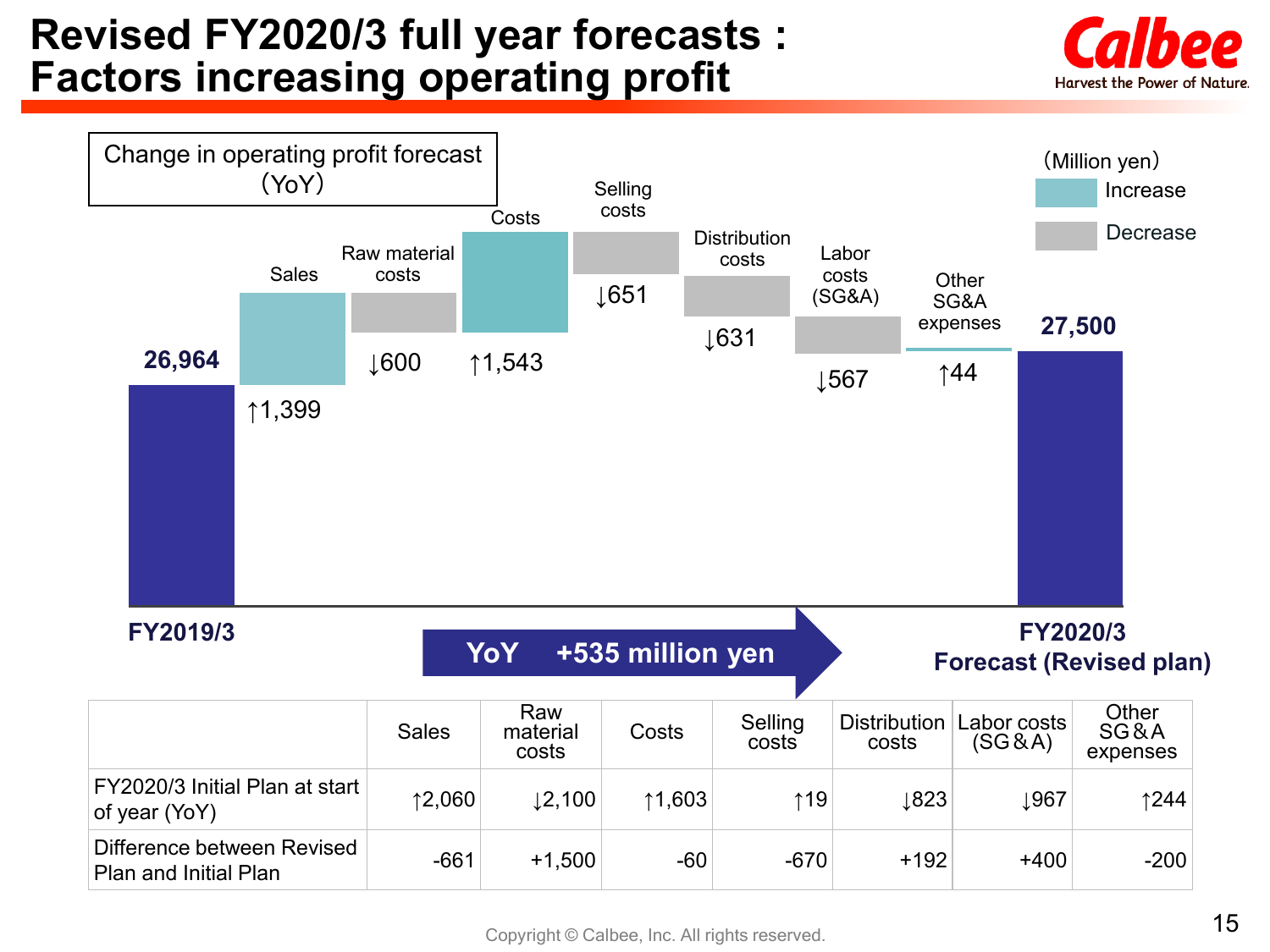## **Revised FY2020/3 full year forecasts and future initiatives**



|                                     | <b>Current status and issues</b> |                                                                                                                          |  | <b>Key points from Q4</b>                                                                                                                                   |
|-------------------------------------|----------------------------------|--------------------------------------------------------------------------------------------------------------------------|--|-------------------------------------------------------------------------------------------------------------------------------------------------------------|
| Domestic                            | <b>Snacks</b>                    | Snacks strong overall after<br>implementing price hike                                                                   |  | Launch potato-based snacks with new<br>textures and new health-conscious<br>products in "fine snacks"<br>Advertising activities to raise brand<br>awareness |
| <b>Cereals</b><br>product portfolio |                                  | Continue to launch new<br>products, contribute to sales<br>• Need to further expand                                      |  | Aim to expand food scene, launch<br>portability-focused Calbits                                                                                             |
| Overseas                            | <b>North</b><br>America          | Decline in Harvest Snaps<br>sales, lower factory<br>utilization                                                          |  | Expand new Harvest Snaps brand<br>products<br>Expand product line-up in ethnic<br>market<br>Release products through<br>collaboration with Warnock          |
|                                     | China                            | Expand market and<br>intensified competition in e-<br>commerce cereals market<br>due to entrance of local firms,<br>etc. |  | Proactively expand marketing and<br>promotions in e-commerce<br>Activate demand for snacks                                                                  |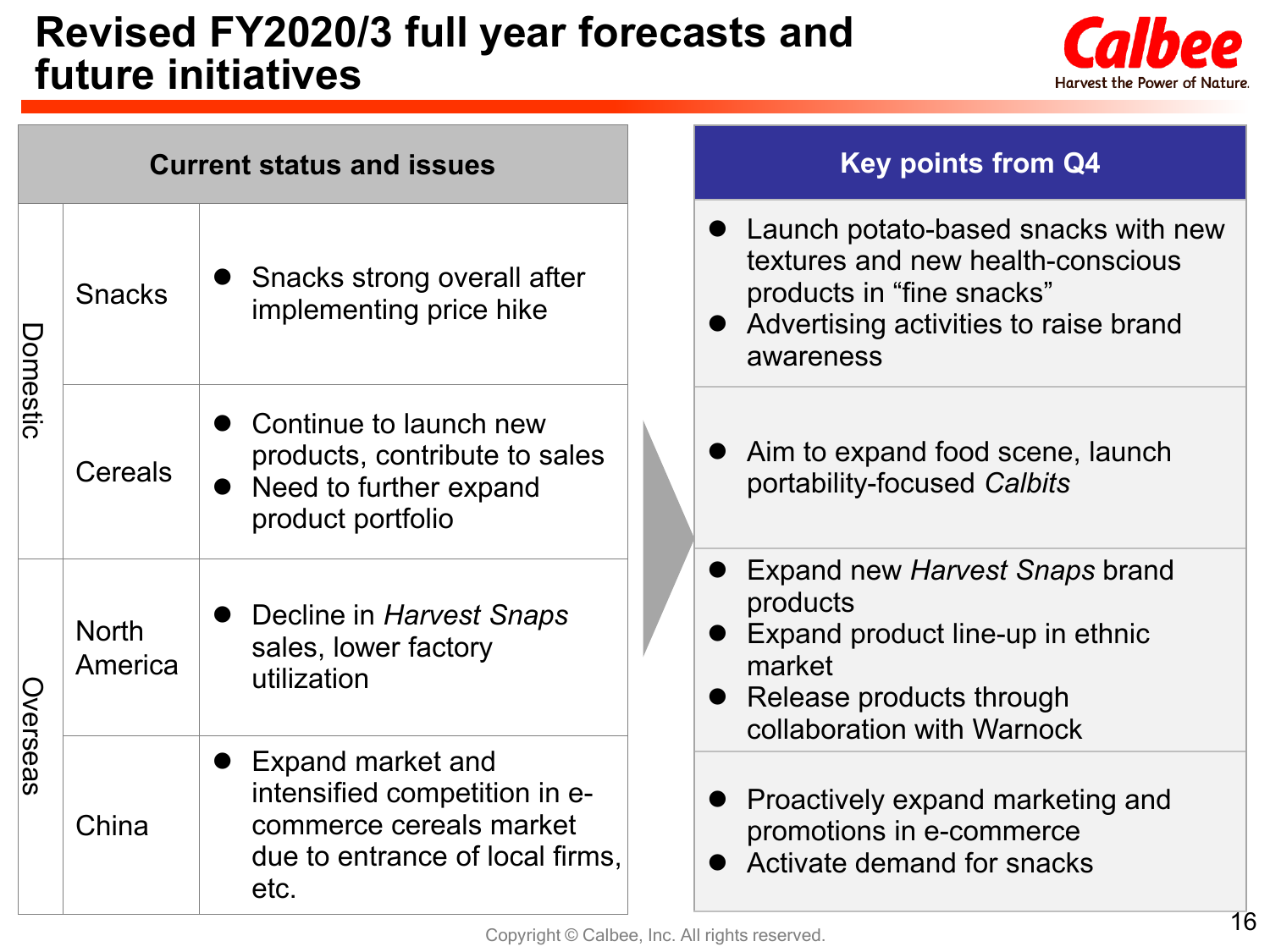

## **Reference material**

For detailed figures for sales by product, sales by overseas country/region, etc., please refer to FY2020/3 Q3 Supplementary Information. https://www.calbee.co.jp/en/ir/library/shiryou/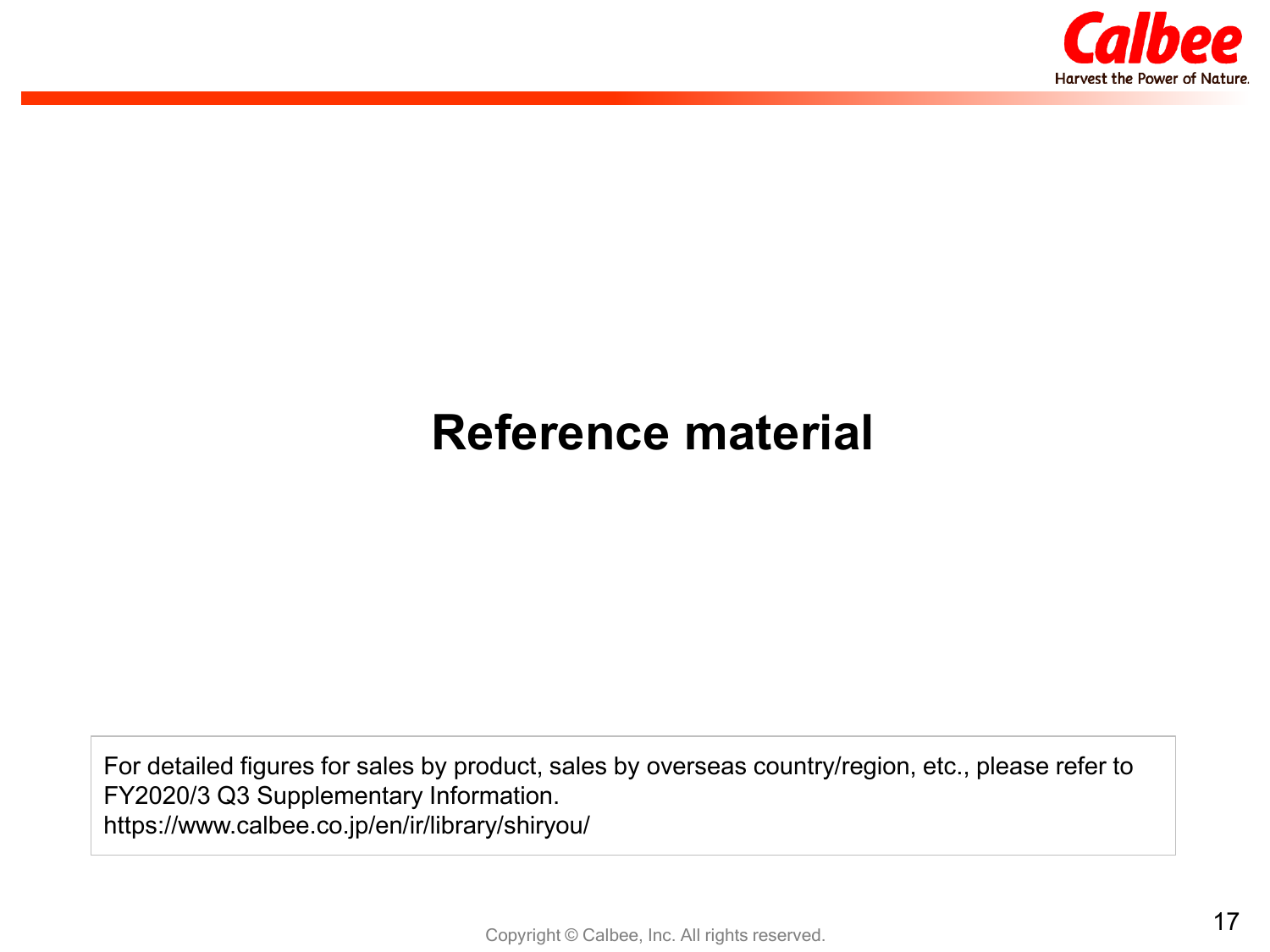

(Million yen)

|                           |                         | FY2020/3 Q3 (3 months) |                        |               | <b>FY2020/3 Q3 (9 months)</b>      |         |                        |               |                                    |
|---------------------------|-------------------------|------------------------|------------------------|---------------|------------------------------------|---------|------------------------|---------------|------------------------------------|
|                           |                         |                        | Percent of<br>total(%) | <b>YoY(%)</b> | vs. plan at<br>start of<br>year(%) |         | Percent of<br>total(%) | <b>YoY(%)</b> | vs. plan at<br>start of<br>year(%) |
|                           | <b>Net sales</b>        | 66,858                 | 100.0                  | $+1.4$        | $-2.5$                             | 192,104 | 100.0                  | $+2.7$        | $-0.8$                             |
|                           | <b>Gross profit</b>     | 30,678                 | 45.9                   | $+1.5$        | $-1.4$                             | 86,683  | 45.1                   | $+3.7$        | $+0.6$                             |
|                           | SG&A                    | 22,057                 | 33.0                   | $+2.4$        | $-1.1$                             | 64,804  | 33.7                   | $+2.7$        | $-1.2$                             |
|                           | Selling                 | 9,988                  | 14.9                   | $-0.6$        | $-1.8$                             | 29,976  | 15.6                   | $+3.4$        | $-1.2$                             |
|                           | <b>Distribution</b>     | 4,785                  | 7.2                    | $+2.7$        | $-3.7$                             | 13,772  | 7.2                    | $+7.1$        | $-1.1$                             |
|                           | Labor                   | 4,625                  | 6.9                    | $+7.3$        | $-0.7$                             | 13,517  | 7.0                    | $+0.6$        | $-1.5$                             |
|                           | <b>Others</b>           | 2,658                  | 4.0                    | $+5.4$        | $+5.9$                             | 7,537   | 3.9                    | $-3.9$        | $-0.8$                             |
|                           | <b>Operating profit</b> | 8,620                  | 12.9                   | $-0.9$        | $-2.0$                             | 21,879  | 11.4                   | $+7.0$        | $+6.2$                             |
| <b>Ordinary profit</b>    |                         | 8,943                  | 13.4                   | $+8.0$        | $+3.0$                             | 21,762  | 11.3                   | $+4.4$        | $+7.6$                             |
| <b>Extraordinary loss</b> |                         | $-84$                  |                        |               |                                    | $-146$  |                        |               |                                    |
| Net profit*               |                         | 5,860                  | 8.8                    | $+8.7$        | $+2.6$                             | 14,680  | 7.6                    | $-2.3$        | $+9.6$                             |

\*Profit attributable to owners of parent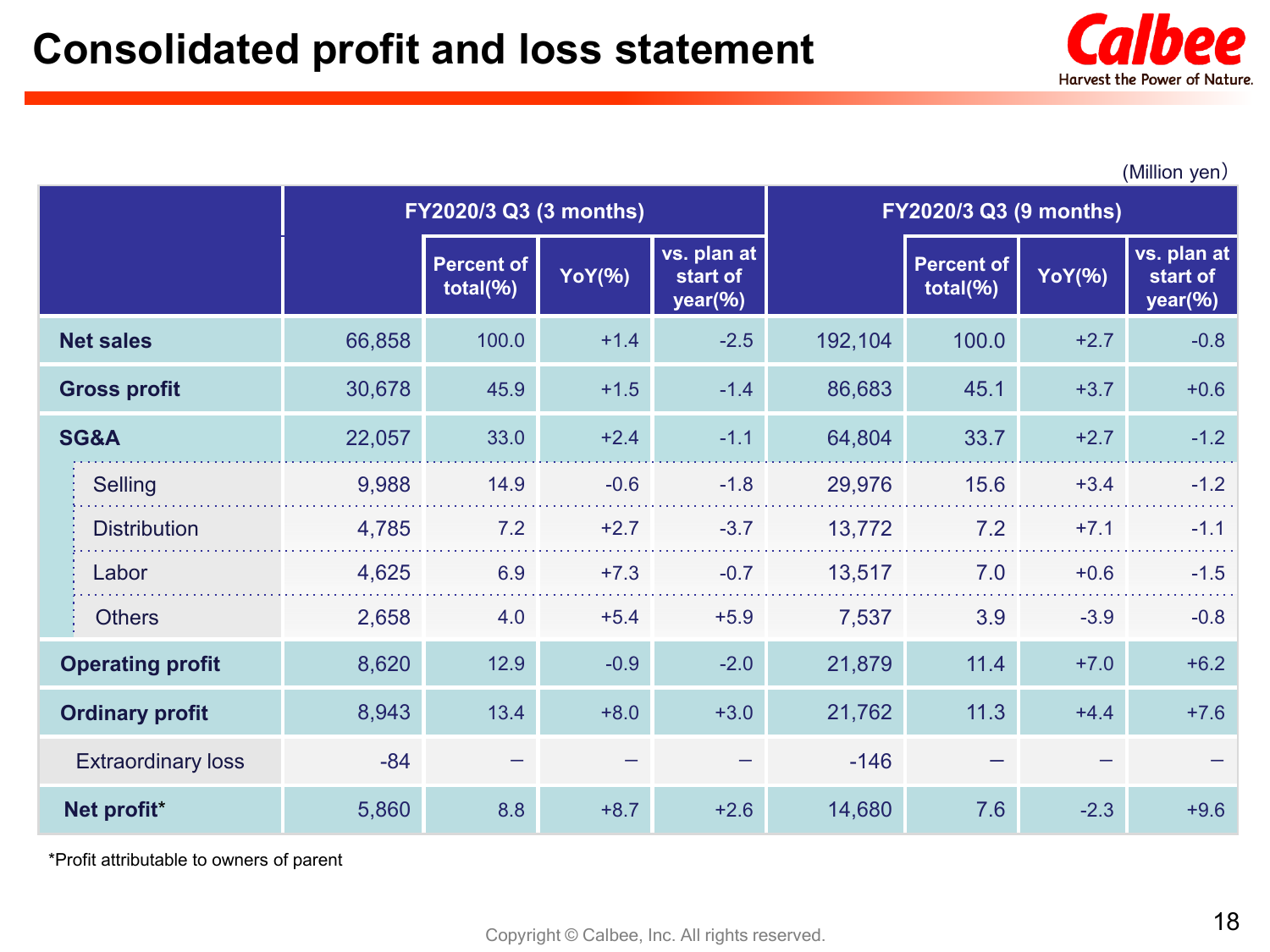## **Consolidated profit and loss statement :Revised FY2020/3 Full year forecasts**



|                                  | FY2019/3      |                            | FY2020/3<br>(Initial Plan at start<br>of year) |                            |  |
|----------------------------------|---------------|----------------------------|------------------------------------------------|----------------------------|--|
|                                  | (Million yen) | Percent of<br>total $(% )$ | (Million yen)                                  | Percent of<br>$total(\% )$ |  |
| <b>Net sales</b>                 | 248,655       | 100.0                      | 258,000                                        | 100.0                      |  |
| <b>Domestic net sales</b>        | 208,193       | 83.7                       | 209,899                                        | 81.4                       |  |
| Overseas net sales               | 40,461        | 16.3                       | 48,100                                         | 18.6                       |  |
| <b>Gross profit</b>              | 111,120       | 44.7                       | 114,800                                        | 44.5                       |  |
| <b>SG&amp;A</b>                  | 84,156        | 33.8                       | 87,800                                         | 34.0                       |  |
| <b>Selling</b>                   | 39,051        | 15.7                       | 40,500                                         | 15.7                       |  |
| <b>Distribution</b>              | 17,228        | 6.9                        | 18,700                                         | 7.2                        |  |
| Labor                            | 17,632        | 7.1                        | 18,600                                         | 7.2                        |  |
| <b>Others</b>                    | 10,244        | 4.1                        | 10,000                                         | 3.9                        |  |
| <b>Operating profit</b>          | 26,964        | 10.8                       | 27,000                                         | 10.5                       |  |
| <b>Ordinary profit</b>           | 27,432        | 11.0                       | 26,500                                         | 10.3                       |  |
| <b>Extraordinary income/loss</b> | 1,037         |                            | $-500$                                         |                            |  |
| <b>Net profit</b>                | 19,429<br>7.8 |                            | 17,500                                         | 6.8                        |  |

| FY2020/3<br>(Revised Plan) |                        |  |  |  |  |  |
|----------------------------|------------------------|--|--|--|--|--|
| (Million yen)              | Percent of<br>total(%) |  |  |  |  |  |
| 255,000                    | 100.0                  |  |  |  |  |  |
| 210,000                    | 82.4                   |  |  |  |  |  |
| 45,000                     | 17.6                   |  |  |  |  |  |
| 114,900                    | 45.1                   |  |  |  |  |  |
| 87,400                     | 34.3                   |  |  |  |  |  |
| 40,700                     | 16.0                   |  |  |  |  |  |
| 18,300                     | 7.2                    |  |  |  |  |  |
| 18,200                     | 7.1                    |  |  |  |  |  |
| 10,200                     | 4.0                    |  |  |  |  |  |
| 27,500                     | 10.8                   |  |  |  |  |  |
| 27,200                     | 10.7                   |  |  |  |  |  |
| $-2,100$                   |                        |  |  |  |  |  |
| 17,500                     | 6.9                    |  |  |  |  |  |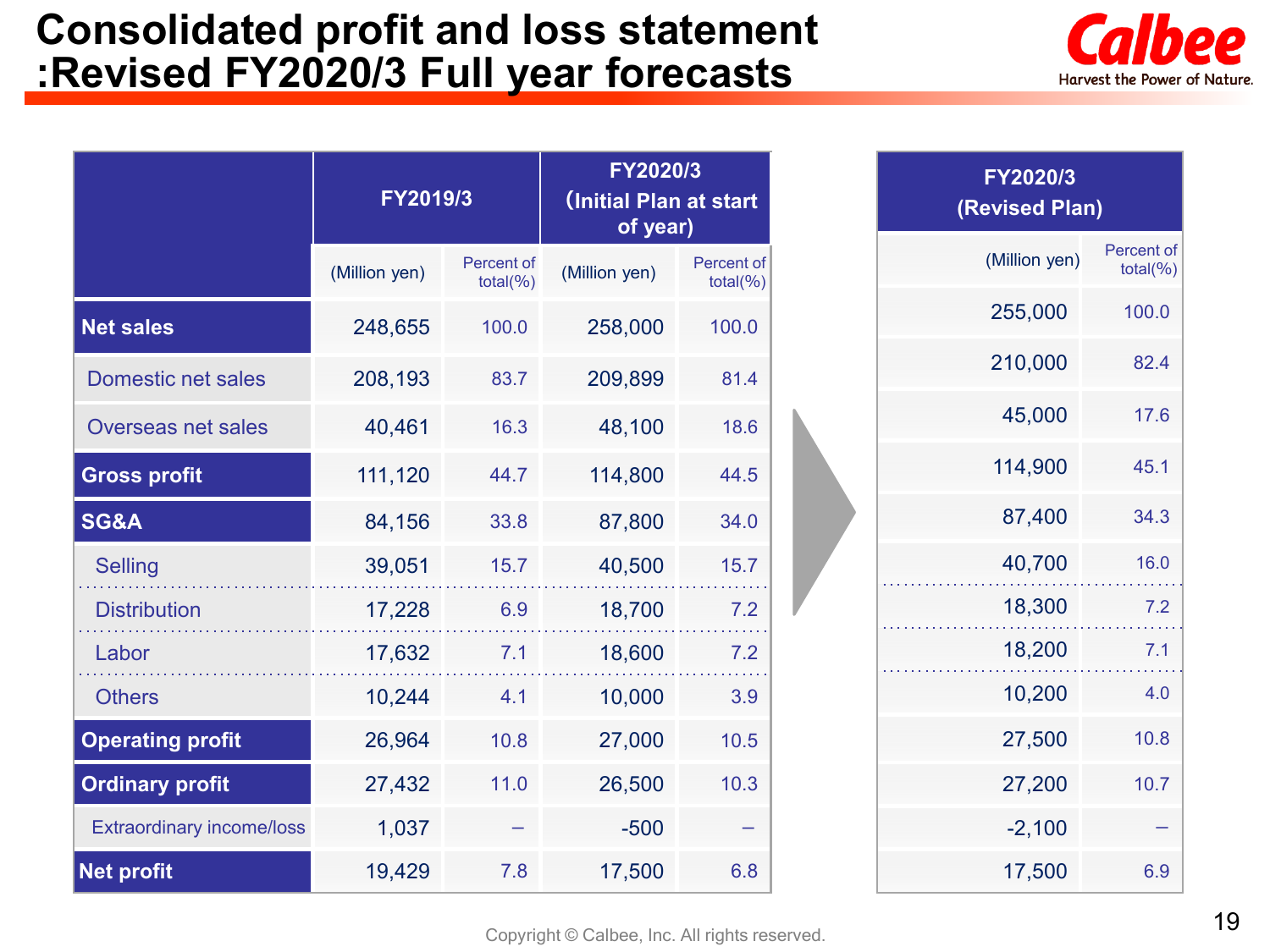## **Revised FY2020/3 Full year forecasts Net sales by product/by areas**



|                              |          |                        |                     |         |                                      | (Million yen)           |  |  |  |  |
|------------------------------|----------|------------------------|---------------------|---------|--------------------------------------|-------------------------|--|--|--|--|
|                              |          | FY2020/3               |                     |         |                                      |                         |  |  |  |  |
|                              | FY2019/3 | <b>Initial Plan at</b> | <b>Revised Plan</b> | YoY     | vs. Initial Plan at<br>start of year |                         |  |  |  |  |
|                              |          | start of year          |                     | (96)    | <b>Change</b>                        | <b>Change</b><br>$(\%)$ |  |  |  |  |
| Domestic net sales           | 208,193  | 209,899                | 210,000             | $+0.9$  | $+101$                               | $+0.0$                  |  |  |  |  |
| <b>Potato Chips</b>          | 84,129   | 85,258                 | 84,886              | $+0.9$  | $-372$                               | $-0.4$                  |  |  |  |  |
| Jagarico                     | 37,402   | 38,258                 | 37,412              | $+0.0$  | $-846$                               | $-2.2$                  |  |  |  |  |
| Other snacks than that above | 58,968   | 57,921                 | 60,197              | $+2.1$  | $+2,276$                             | $+3.9$                  |  |  |  |  |
| <b>Cereals</b>               | 23,817   | 25,979                 | 24,447              | $+2.6$  | $-1,532$                             | $-5.9$                  |  |  |  |  |
| Domestic operating profit    | 27,069   | 25,538                 | 26,616              | $-1.7$  | $+1,078$                             | $+4.2$                  |  |  |  |  |
| <b>Overseas net sales</b>    | 40,461   | 48,100                 | 45,000              | $+11.2$ | $-3,100$                             | $-6.4$                  |  |  |  |  |
| <b>Snacks</b>                | 35,178   | 41,030                 | 38,582              | $+9.7$  | $-2,448$                             | $-6.0$                  |  |  |  |  |
| <b>Cereals</b>               | 5,283    | 7,070                  | 6,418               | $+21.5$ | $-652$                               | $-9.2$                  |  |  |  |  |
| <by areas=""></by>           |          |                        |                     |         |                                      |                         |  |  |  |  |
| <b>North America</b>         | 9,941    | 10,900                 | 10,223              | $+2.8$  | $-677$                               | $-6.2$                  |  |  |  |  |
| <b>Greater China</b>         | 11,339   | 13,980                 | 12,646              | $+11.5$ | $-1,334$                             | $-9.5$                  |  |  |  |  |
| <b>UK</b>                    | 4,193    | 6,196                  | 5,963               | $+42.2$ | $-233$                               | $-3.8$                  |  |  |  |  |
| <b>Indonesia</b>             | 3,854    | 5,235                  | 4,413               | $+14.5$ | $-822$                               | $-15.7$                 |  |  |  |  |
| Overseas operating profit    | $-105$   | 1,461                  | 883                 |         | $-578$                               | $-39.6$                 |  |  |  |  |
| Exchange rate(Yen/USD)       | 110.7    | 109.0                  | 109.0               |         |                                      |                         |  |  |  |  |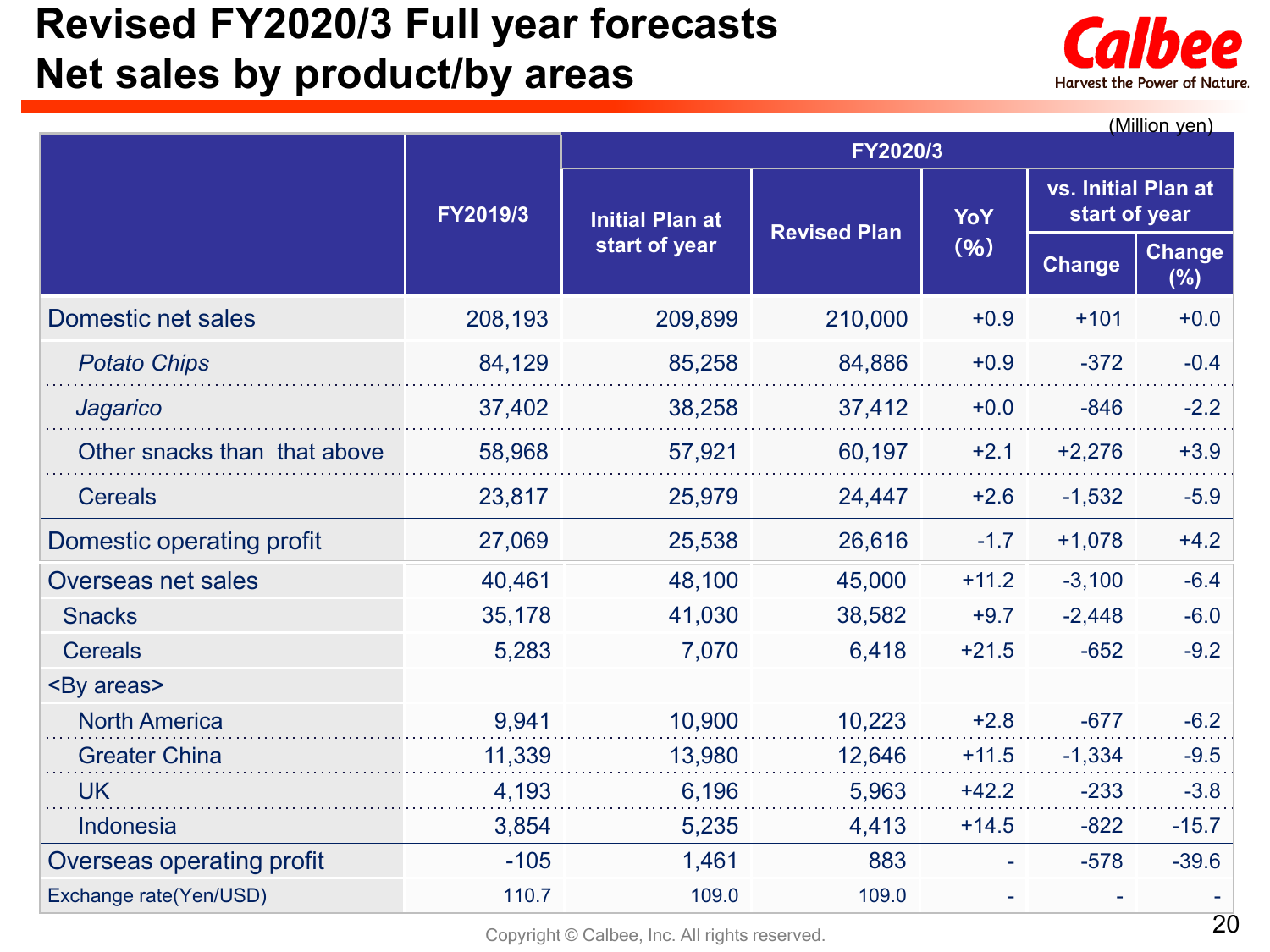## **Domestic business**